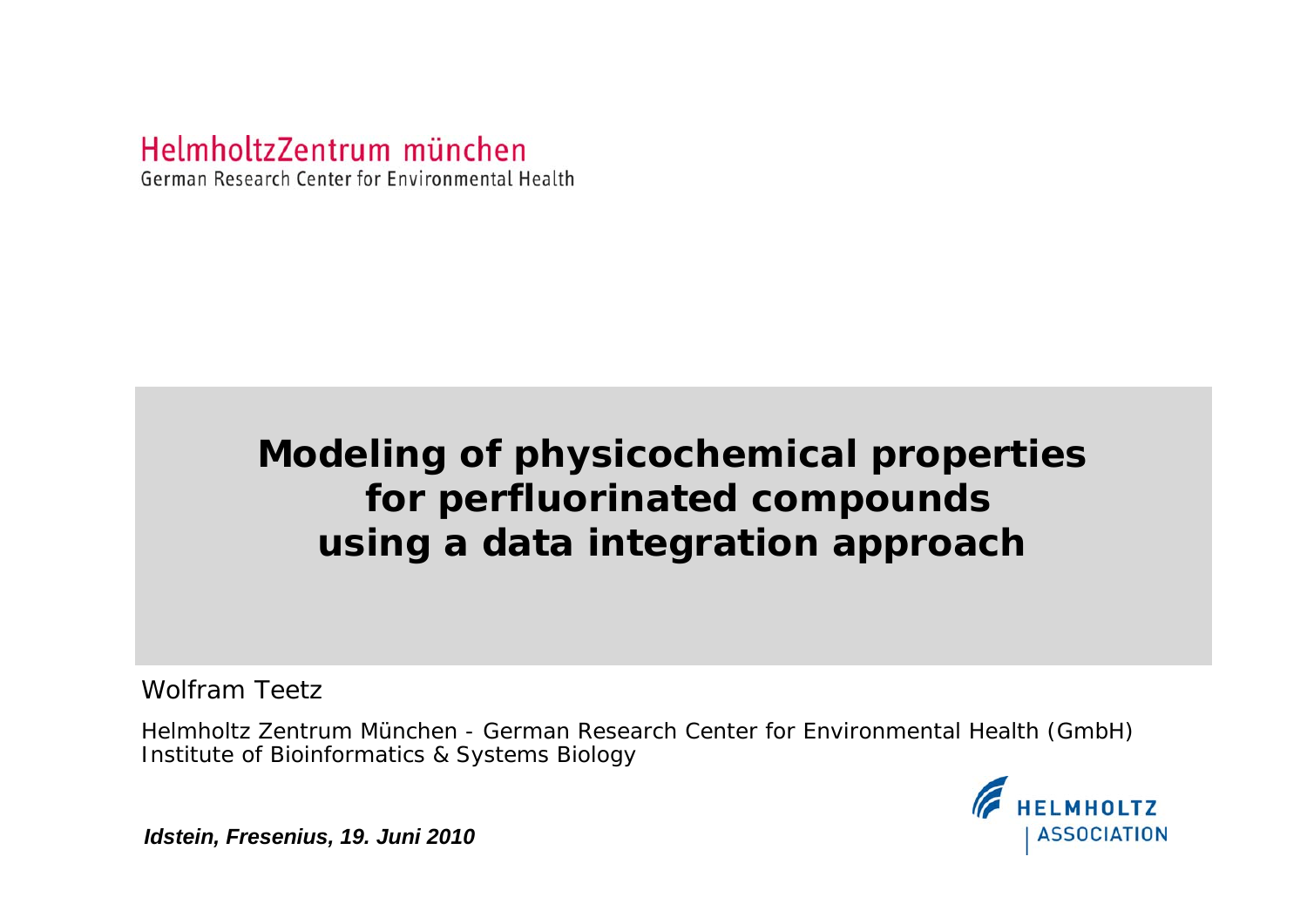# HelmholtzZentrum münchen<br>German Research Center for Environmental Health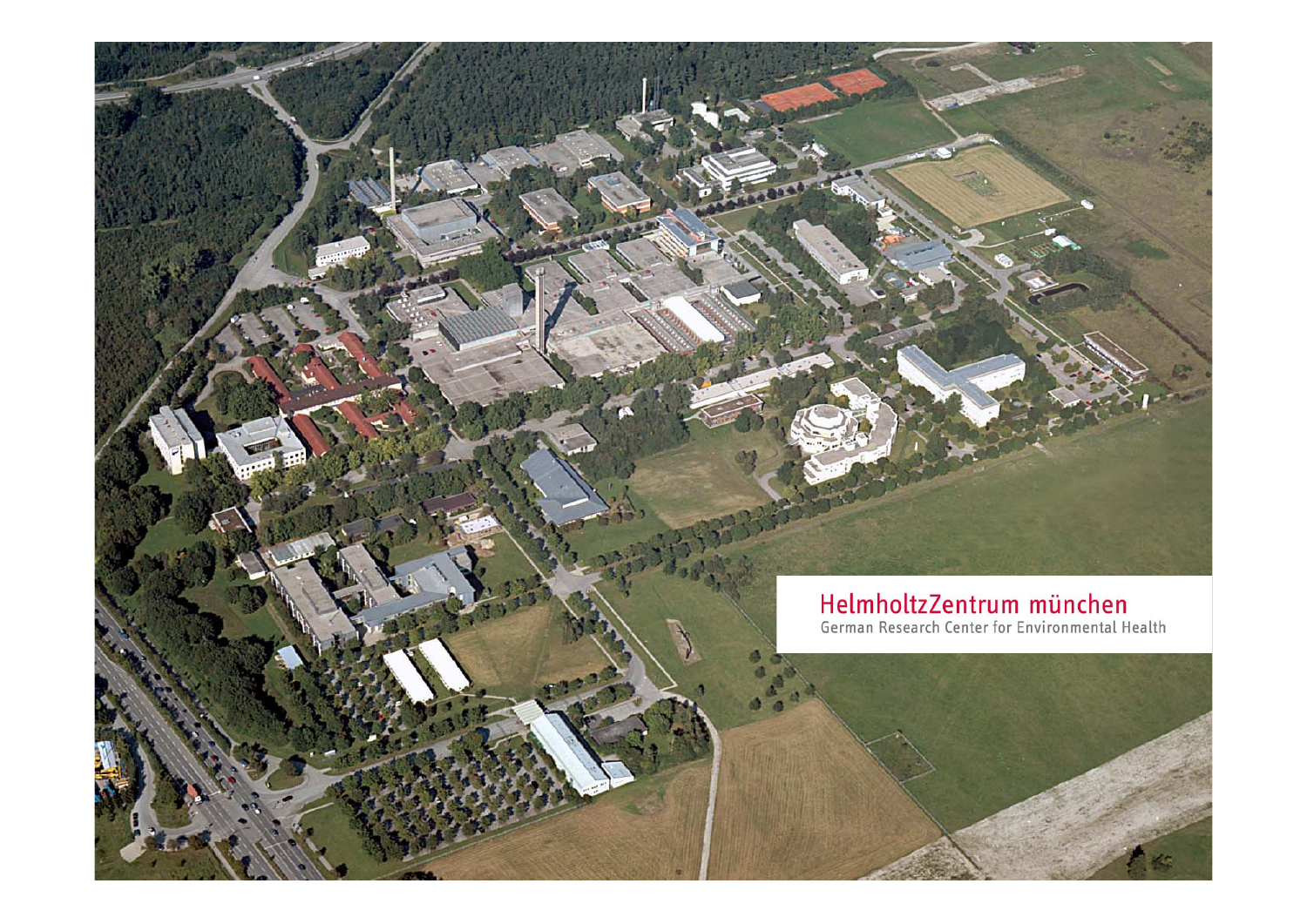## HelmholtzZentrum münchen

German Research Center for Environmental Health



-Efficiently use scarce and scattered information available

- Reduce animal testing - use in silico and in vitro information on related compounds.

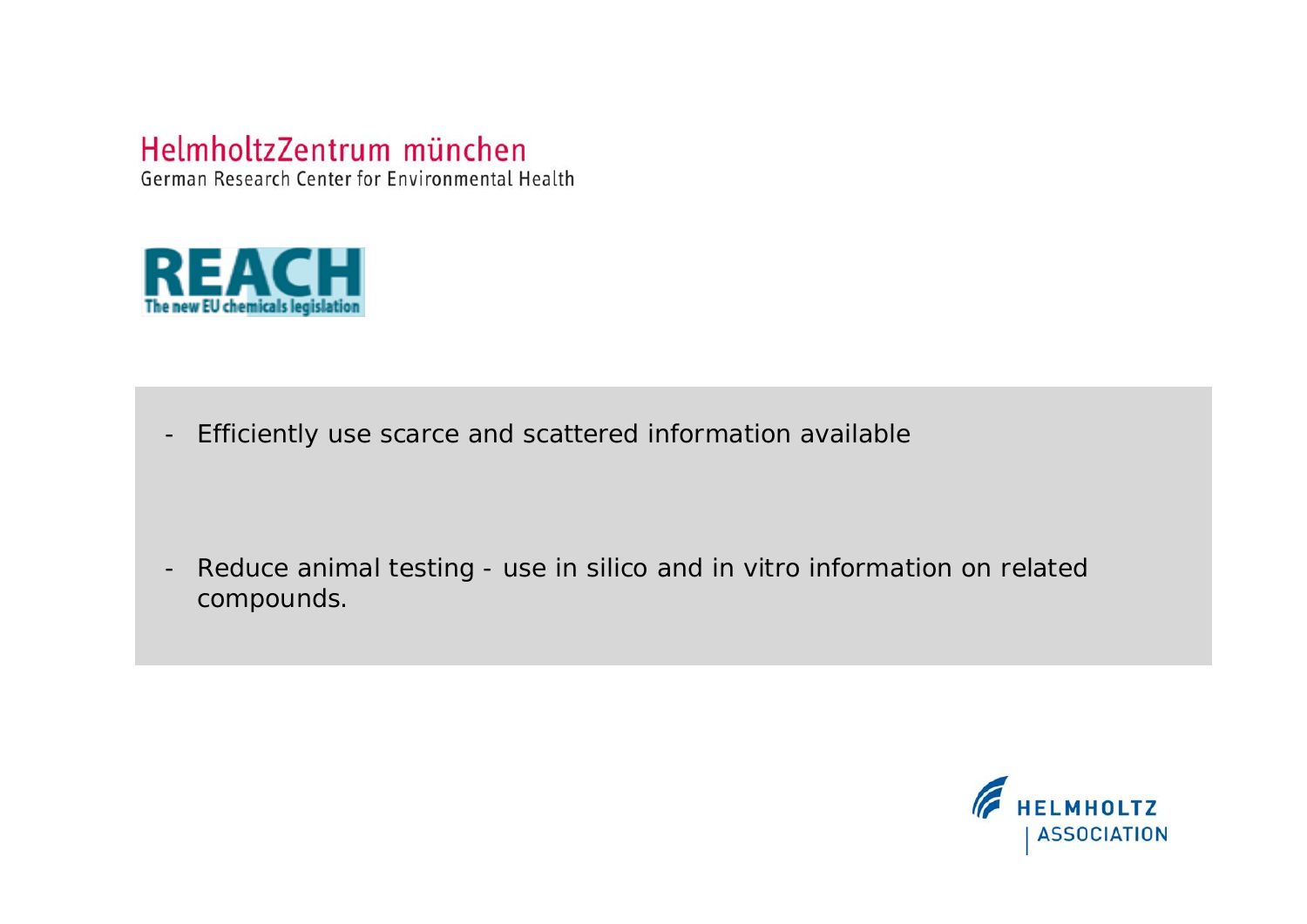# HelmholtzZentrum münchen

German Research Center for Environmental Health



- $\bullet$ Practical guidance to integrated risk assessment
- $\bullet$ Full risk assessment for four compound classes (incl. PFC)
- •Explicit uncertainty in data and in models
- •Applicability domain
- • Exemplify integration of information for risk assessments for large numbers of substances.
- •How to use non-testing information for regulatory decision





FP7-funded 2009-01-01 end: 2012-12-31

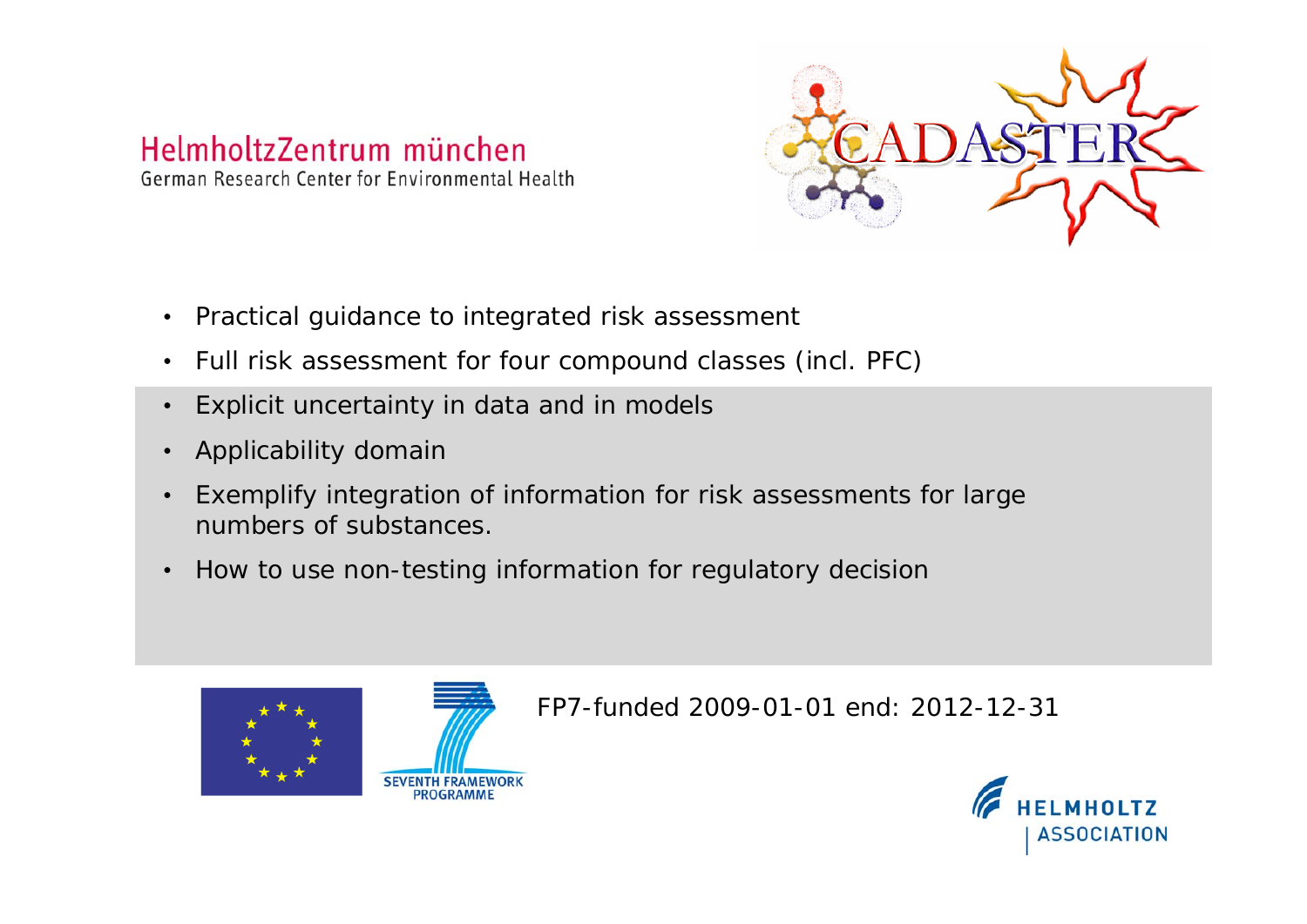# **ITS**

| Method                                                              | Costs | <b>Time</b> | Quality |
|---------------------------------------------------------------------|-------|-------------|---------|
| Blind in-vitro testing of all compounds                             |       |             |         |
| Blind in-silico testing of all compounds<br>tto                     |       |             |         |
| in-silico testing plus intelligent<br>testing of selected compounds |       |             |         |

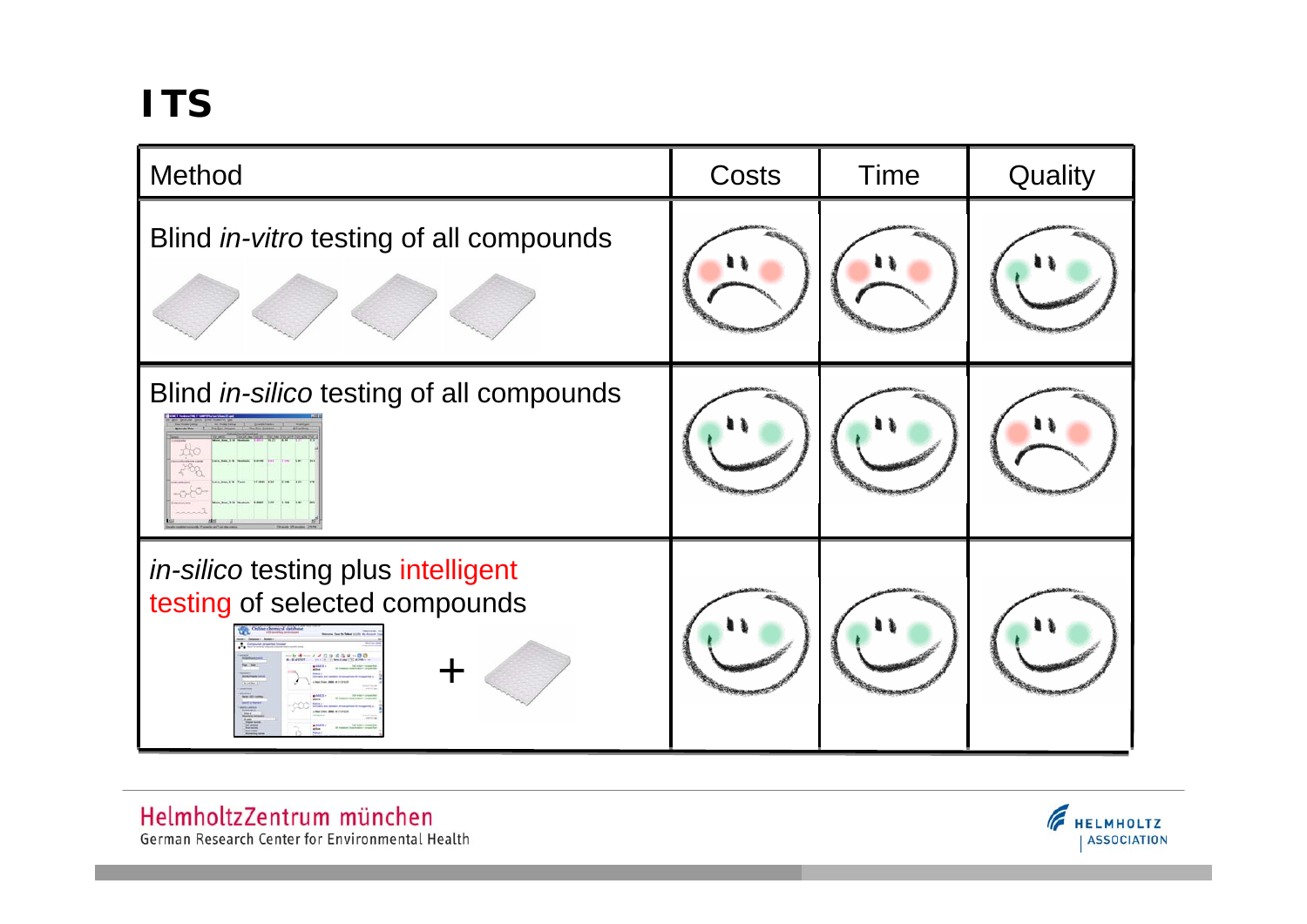What compound to measure?

What property to measure?

What property to predict?

What property can be predicted from another one? -> Knowledge

The accuracy + AD has to be estimated in the end !

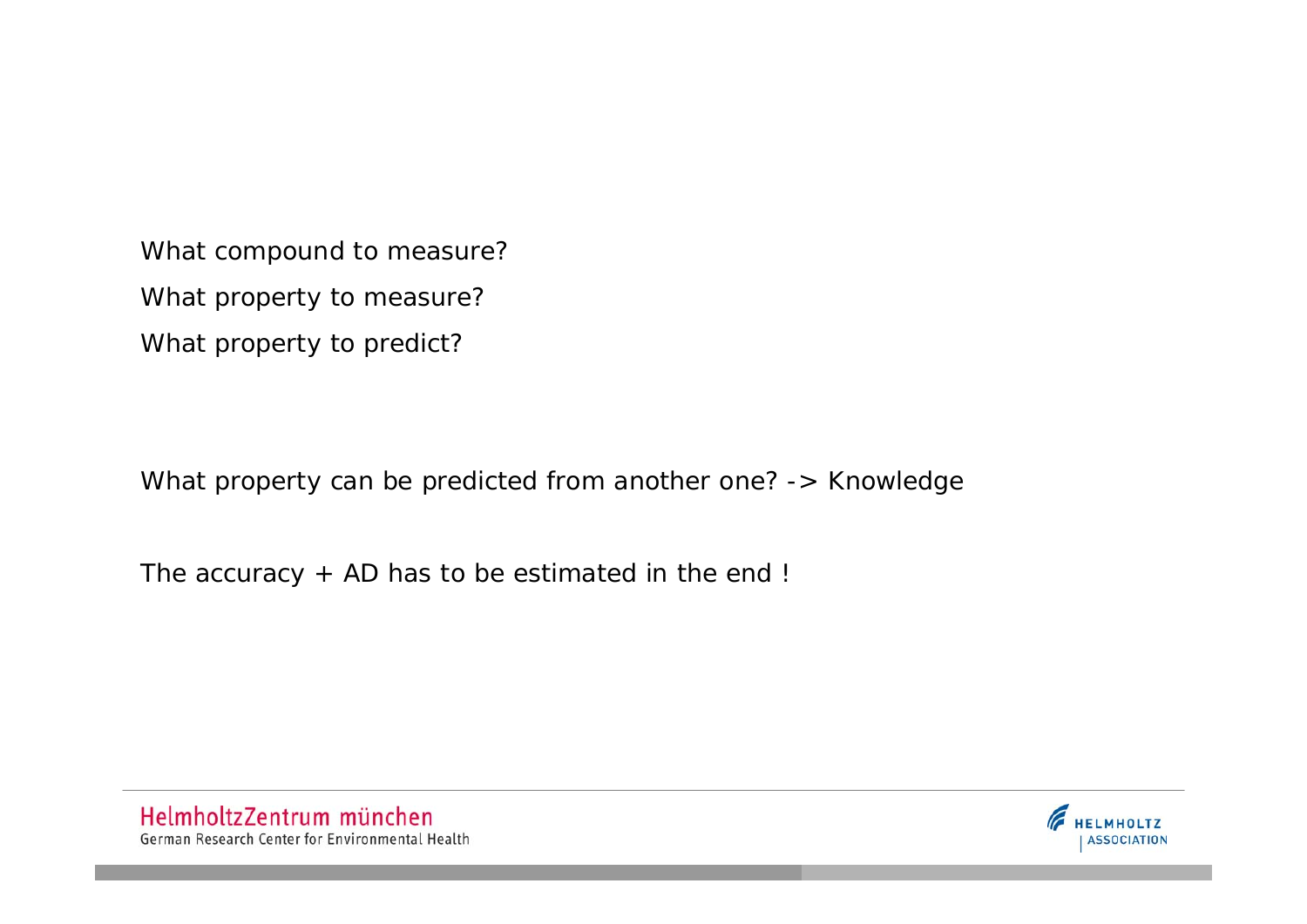### **Properties of molecules**

- $\bullet$ Data are lost after publication of an article
- •The original sources of data are difficult to track
- •The conditions of experiments are frequently not provided
- •The conversion between different units is error prone
- $\bullet$ Current databases do not allow community correction of errors
- $\bullet$ The tracking of changes (by users) is required

### **Models**

- •Most published models are never used
- •Implementation can be as difficult as new model development
- •Different implementations can produce different results

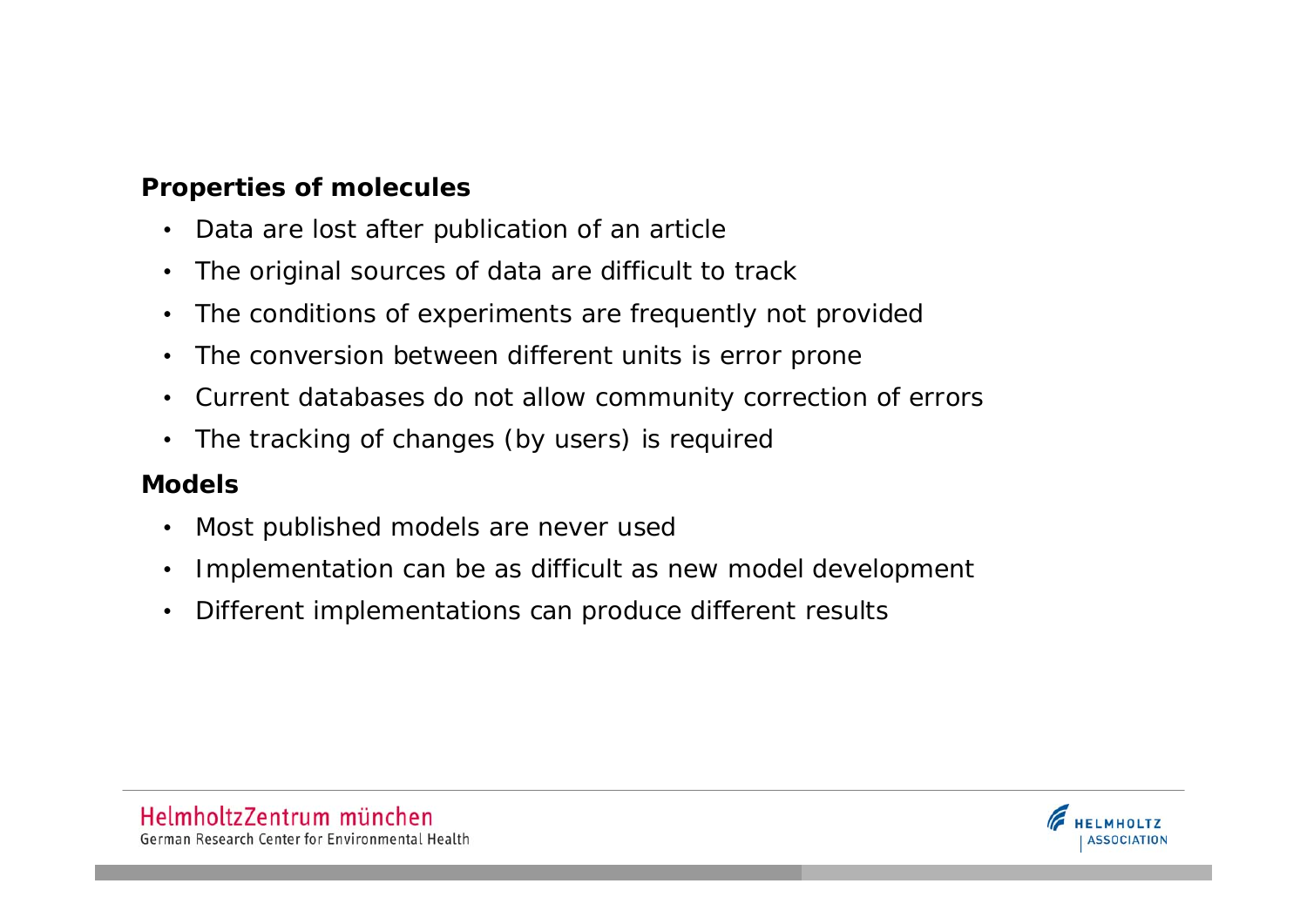- "Wiki" approach to data handling users can add, modify and delete data
- п Mandatory reference to an origin of information each record in a database should contain a reference to a source (article, book, proceeding or even personal communications), where the data were published
- Storing rich information we store measurement conditions to increase data quality
- п Several tools to support decision making integration with other web-services (validation of molecule names against PubChem database, automatic fetching of article information from PubMed), duplicate records management
- $\blacksquare$  Aimed at model building convenient to build training sets from data - filter by property, article and export data either to internal modelling tools or download as Excel file

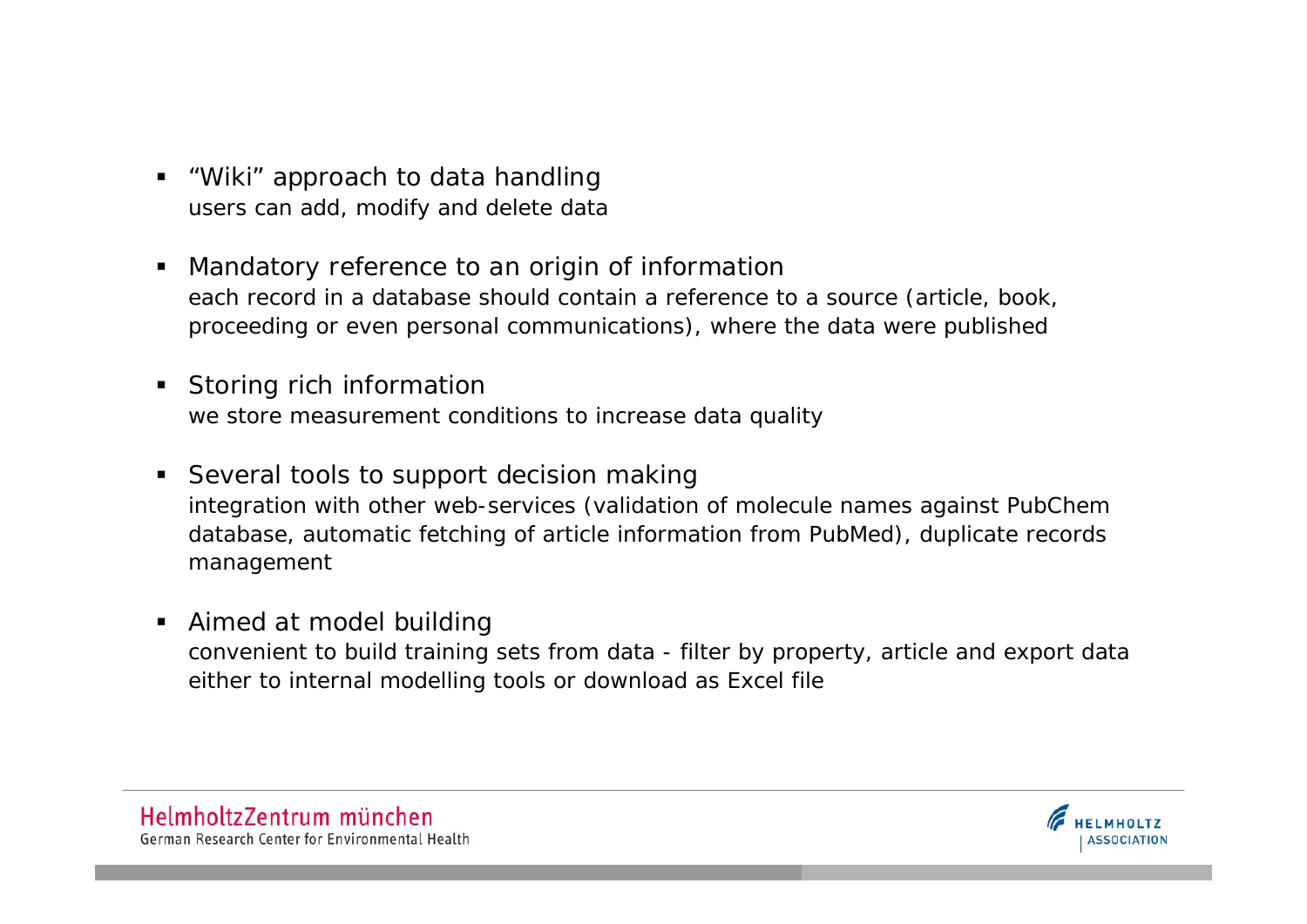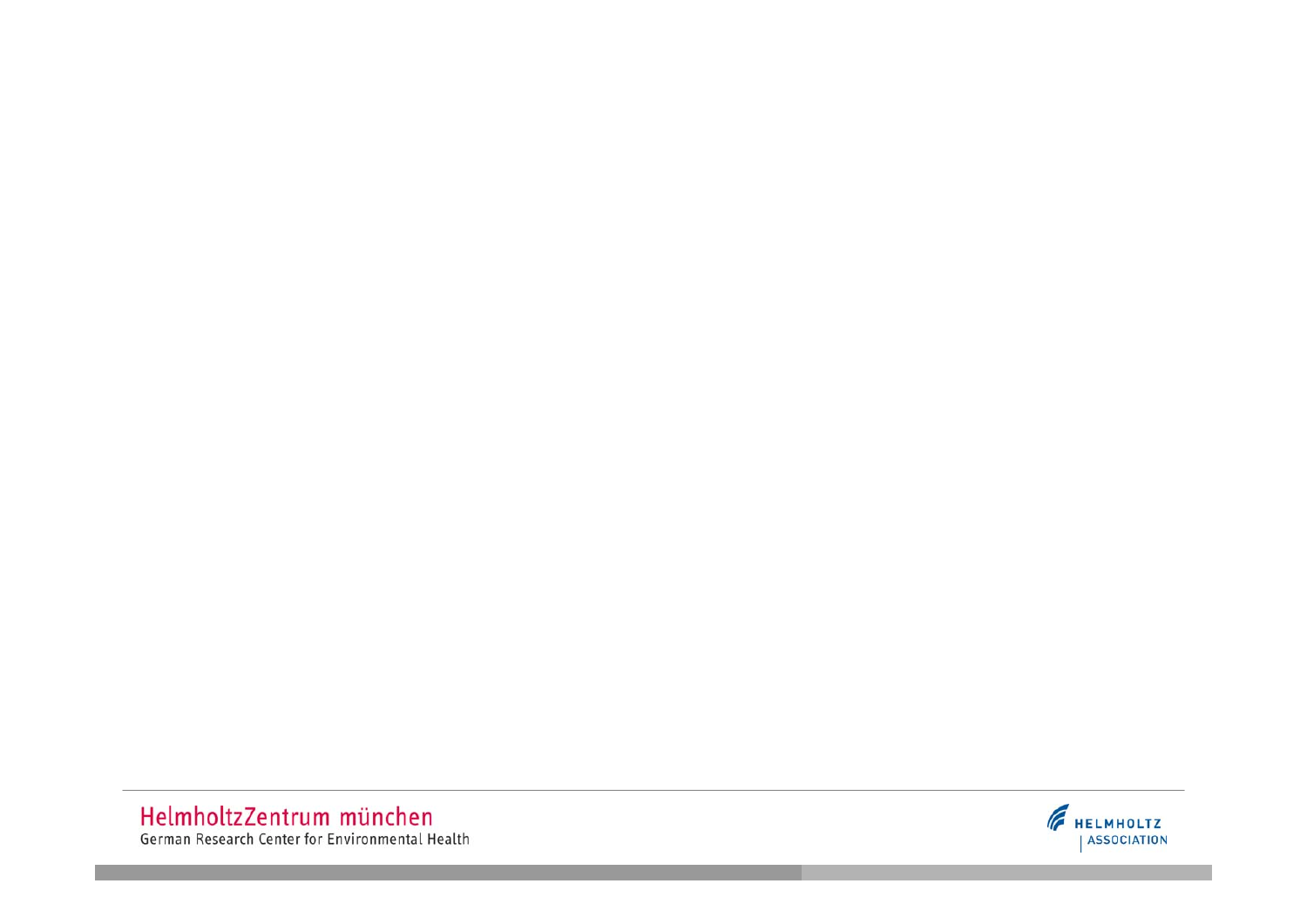| Model name: BarunMPBP.BP-PERFORCE-28apr10v1 [rename]<br><b>Public ID is 2627848</b><br>Predicted property: Boiling Point<br>Training method: ANN<br>measured in °C |                |                 |            |                |                       |            |                   | Correl. limit: 0.95<br>Supersab, 1000 iterations, 3 neurons<br>5-fold cross-validation<br>66 filtered descriptors | [EState] |
|--------------------------------------------------------------------------------------------------------------------------------------------------------------------|----------------|-----------------|------------|----------------|-----------------------|------------|-------------------|-------------------------------------------------------------------------------------------------------------------|----------|
|                                                                                                                                                                    |                | Original W      |            |                | <b>Recalculated W</b> |            |                   | Supersab, 1000 iterations, 3 neurons                                                                              |          |
| Data Set                                                                                                                                                           | R <sub>2</sub> | <b>RMSE</b>     | <b>MAE</b> | R <sub>2</sub> | <b>RMSE</b>           | <b>MAE</b> |                   | Calculated in 68 seconds                                                                                          |          |
| Training set: BarunMPBP.BP-28apr10v1-93 (93 records)                                                                                                               | 0.84           | 32.40           | 20.88 0.85 |                | 31.90                 | 20.17      |                   |                                                                                                                   |          |
| Test set: BarunMPBP.BP-PERFORCE-28apr10v1-25 (25 records) 0.77                                                                                                     |                | 24.54           | 20.23 0.80 |                | 22.07                 | 18.07      |                   |                                                                                                                   |          |
| 300<br>300<br>200<br>200<br>100<br>100<br>ာင်းဖွဲ့တို့<br>$\theta$<br>$\circ$<br>$-100$<br>$-100$                                                                  | $\circ$        |                 | $8 - 80$   |                |                       |            |                   |                                                                                                                   |          |
| $-200$<br>$-200$<br>100<br>150<br>200<br>$-150$<br>$-50$<br>50<br>250<br>300<br>$-100$                                                                             | $-150$         | $-50$<br>$-100$ |            | 50             | 100                   | 150        | 300<br>200<br>250 |                                                                                                                   |          |



Overview

**Applicability domain** 

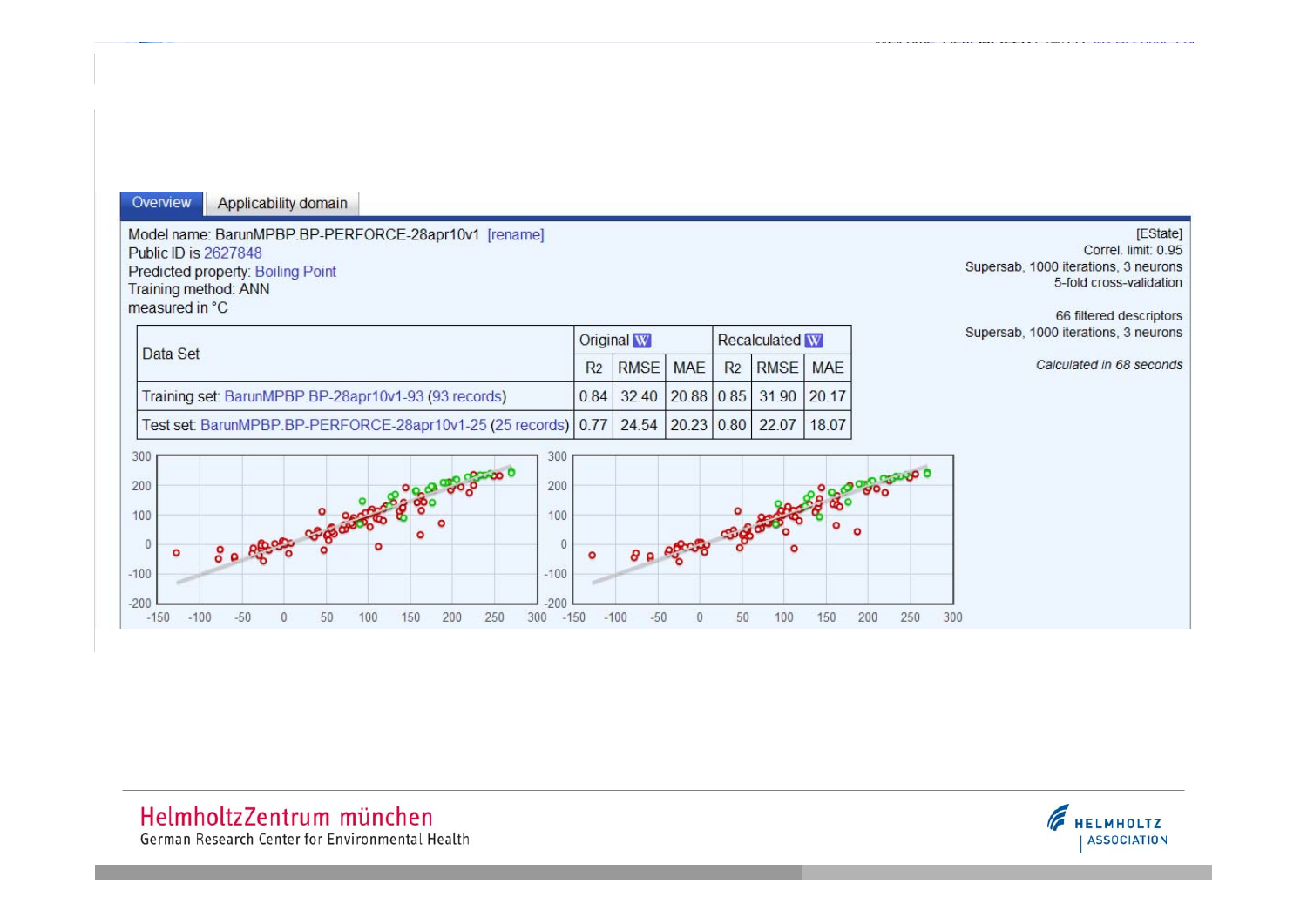| Overview<br>Applicability domain                                                                                                                                       |                |                       |            |                          |                       |            |                                                                                                                               |
|------------------------------------------------------------------------------------------------------------------------------------------------------------------------|----------------|-----------------------|------------|--------------------------|-----------------------|------------|-------------------------------------------------------------------------------------------------------------------------------|
| Model name: BarunMPBP.MP-PERFORCE-28apr10v1 [rename]<br>Public ID is 5666671<br>Predicted property: Melting Point<br>Training method: ANN<br>measured in °C            |                |                       |            |                          |                       |            | [EState]<br>Correl. limit: 0.95<br>Supersab, 1000 iterations, 3 neurons<br>5-fold cross-validation<br>87 filtered descriptors |
|                                                                                                                                                                        |                | Original <sup>W</sup> |            |                          | <b>Recalculated W</b> |            | Supersab, 1000 iterations, 3 neurons                                                                                          |
| Data Set                                                                                                                                                               | R <sub>2</sub> | <b>RMSE</b>           | <b>MAE</b> | R <sub>2</sub>           | <b>RMSE</b>           | <b>MAE</b> | Calculated in 35 seconds                                                                                                      |
| Training set: BarunMPBP.MP-28apr10v1-93 (93 records)                                                                                                                   | 0.84           | 36.96                 | 30.59 0.85 |                          | 36.69                 | 30.38      |                                                                                                                               |
| Test set: BarunMPBP.MP-PERFORCE-28apr10v1-15 (15 records) 0.21                                                                                                         |                | 35.09                 | 29.43 0.22 |                          | 34.12 28.34           |            |                                                                                                                               |
| 200<br>200<br>$^{\circ}$<br>100<br>100<br>800020800000<br>$-100$<br>$-100$<br>$-200$<br>20<br>$-200$<br>$-150$<br>$-100$<br>$-50$<br>50<br>150<br>200<br>$-200$<br>100 |                | $-150$                | $-100$     | ٥o<br>000000000<br>$-50$ |                       | ൌ<br>50    | $\circ$<br>100<br>150<br>200                                                                                                  |

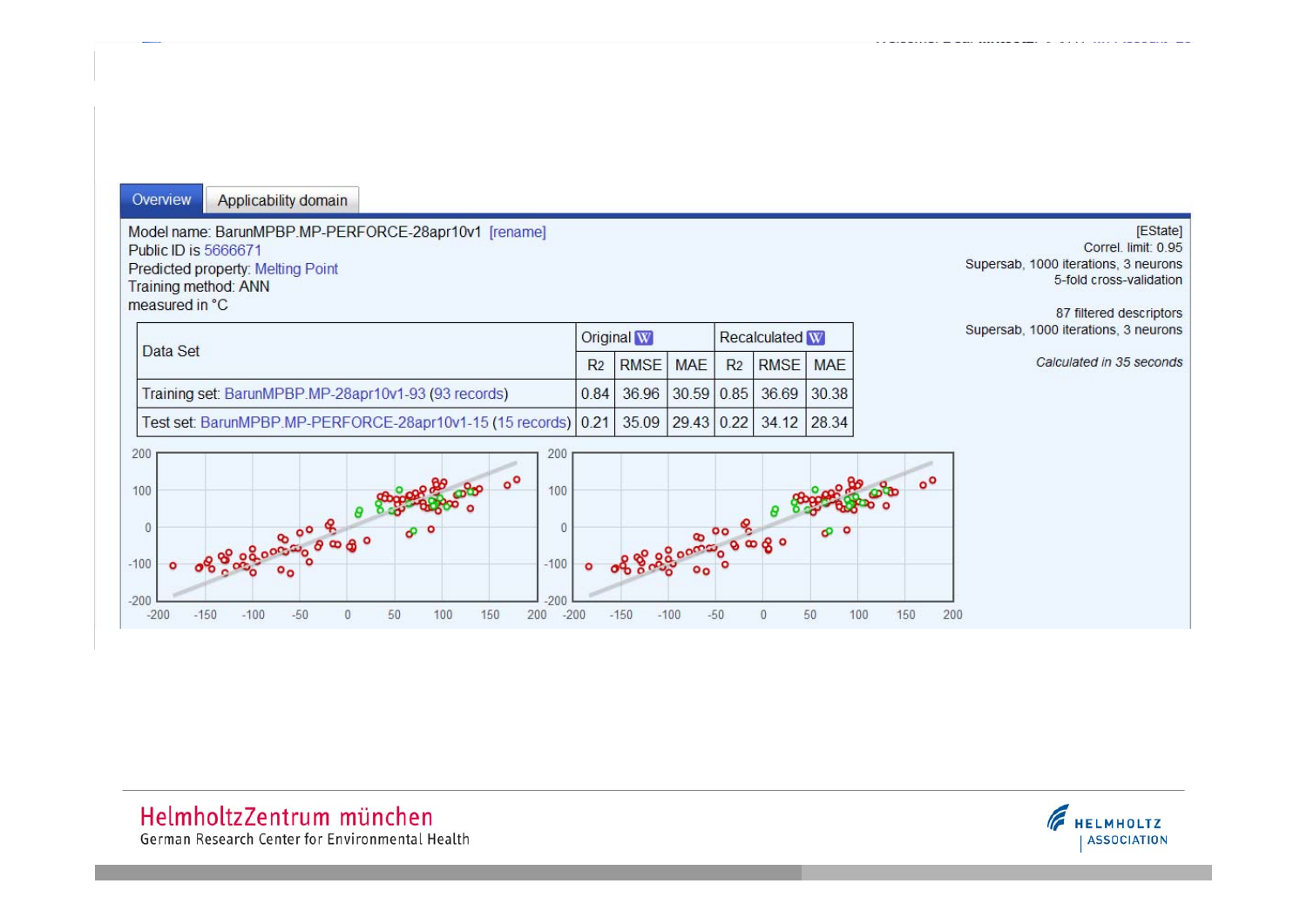#### Model name: MP BP Model - Perforce Training method: ANN

### Property: Melting Point measured in °C (Details..)

| Data Set   R <sub>2</sub>   RMSE   MAE           |  |  |
|--------------------------------------------------|--|--|
| Barun MPBP-MPBP Train(93)   0.85   35.65   29.20 |  |  |
| PERFORCE MPBP(15)   0.32   31.91   25.89         |  |  |



#### Property: Boiling Point measured in °C (Details..)

| Data Set   R <sub>2</sub>   RMSE   MAE           |  |  |
|--------------------------------------------------|--|--|
| Barun MPBP-MPBP Train(93)   0.85   31.76   20.52 |  |  |
| PERFORCE MPBP(25)   0.78   22.78   17.02         |  |  |



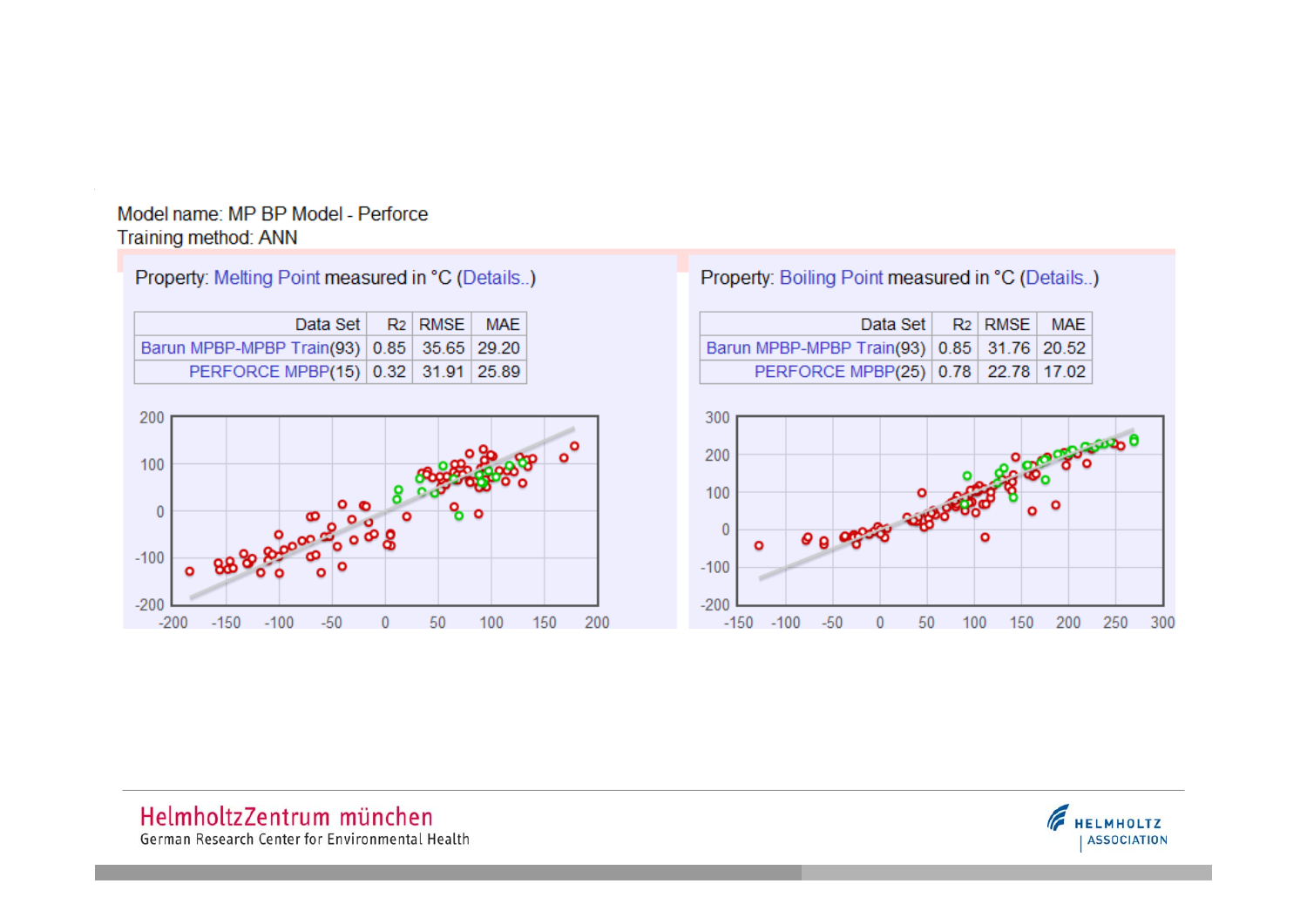### Save the model

Please enter your model's name: Melting Point 10->108

| Overview                                                              | Applicability domain                                                                  |                |             |            |
|-----------------------------------------------------------------------|---------------------------------------------------------------------------------------|----------------|-------------|------------|
| <b>Public ID is 2344045</b><br>Training method: ANN<br>measured in °C | Model name: Melting Point, set 3731, 72 [rename]<br>Predicted property: Melting Point |                |             |            |
| Data Set                                                              |                                                                                       | R <sub>2</sub> | <b>RMSE</b> | <b>MAE</b> |
|                                                                       | Training set: NewMP10 (10 records)                                                    | 0.63           | 62.42       | 51.63      |
|                                                                       | Test set: NewMP108 (98 records)                                                       | 0.21           | 84.70       | 65.21      |
| 200<br>100<br>0<br>$-100$<br>$\circ$                                  |                                                                                       |                |             | 00         |

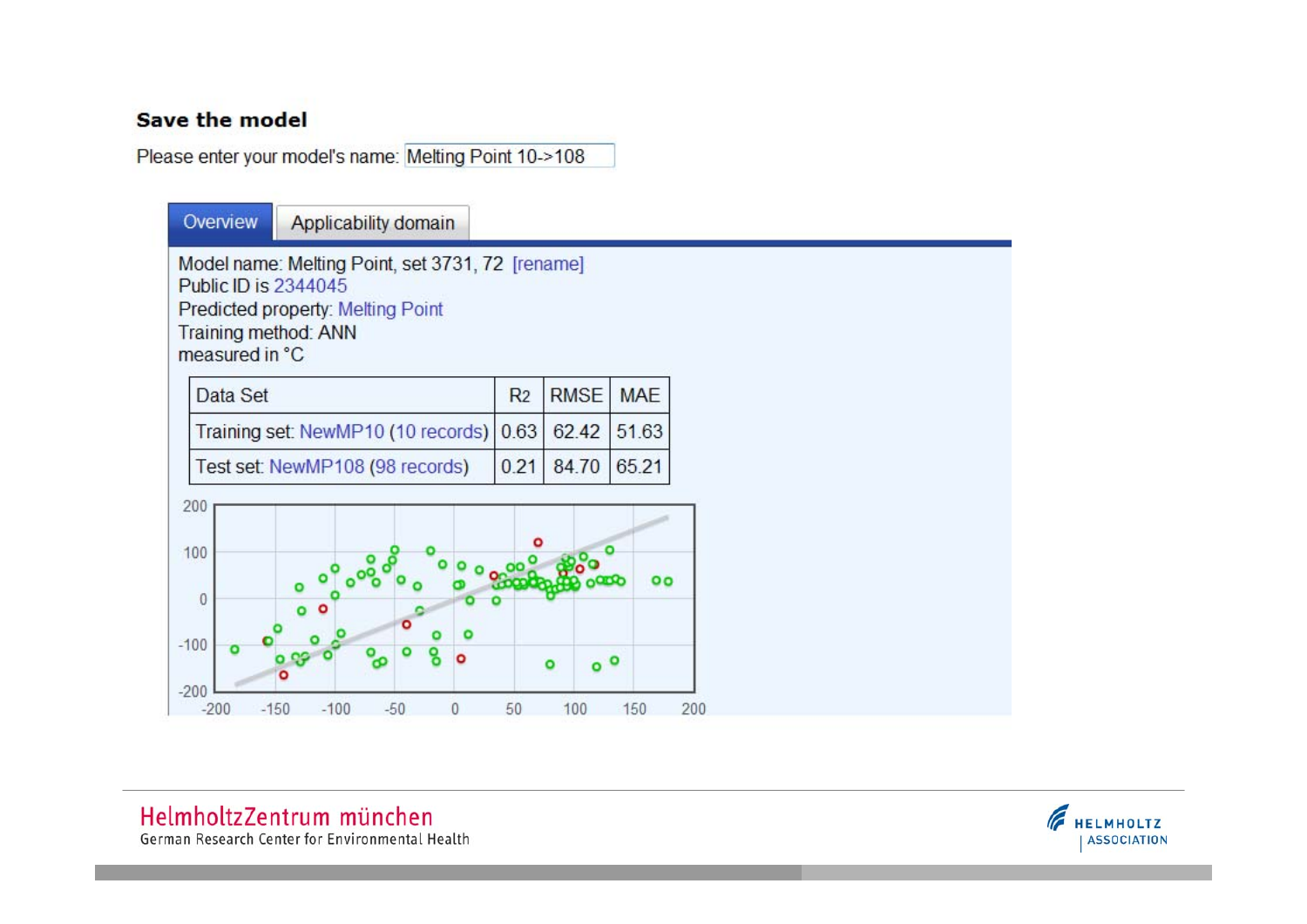#### **Save the model**

Please enter your model's name: Melting Point from BP

#### Model name: Melting Point, set 3730, 67 Training method: ANN



| Data Set   R2   RMSE   MAE          |  |  |
|-------------------------------------|--|--|
| NewBP118(10)   0.73   53.63   48.16 |  |  |
| NewMP108(98)   0.49   65.53   55.27 |  |  |



#### Property: Boiling Point measured in °C (Details..)

| Data Set                             | $R2$ RMSE MAE |     |
|--------------------------------------|---------------|-----|
| NewBP118(118)   0.91   27.04   16.55 |               |     |
| $NewMP108(0)$ NaN                    | NaN           | NaN |



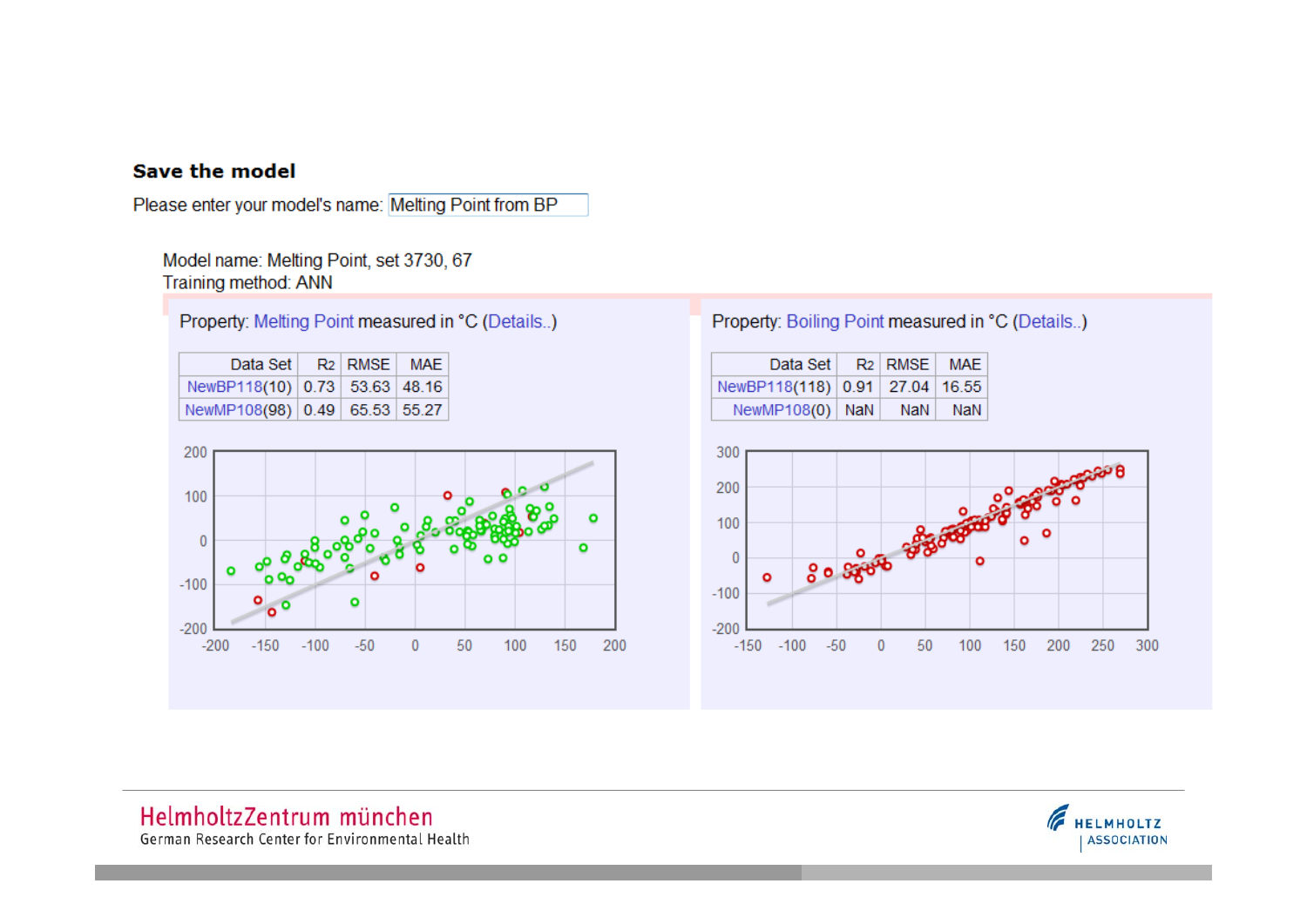

#### $FEO$

- $\sim$  Description
	- · General information

SITE STRUCTURE

- · Synergism
- · Methodology
- $\vee$  Training
	- Content and quality
	- · Schools
	- · Structure
- · Dissemination
- · REACH
- **•** Contact
- $\vee$  Open Positions  $\triangleleft$ 
	- · Experienced Researcher
	- Long Term
		- · QSAR/QSPR modeling
		- · Toxicity of nano-materials
	- · Short Term

### **Open Positions**

Marie Curie Initial Training Networks (ITN) are aimed at improving the career perspectives of European researchers who are in the first five years of their career by offering structured training in well defined scientific and technological areas as well as providing complementary skills and exposing the researchers to other sectors including private companies.

A number of open positions is available within two conceptual work packages listed below

The positions are available within two workpackages

- WP 1 Urgent problems of QSAR/QSPR modeling for REACH
- WP 2 Computational and in vitro screening methods for nano-materials

#### There are

one 1-year duration ER (Experienced Researchers, postdoc position) position,

still 2 of 11 Long Term Fellowships (LTF) (ESR positions, Early Stage Researcher, PhD positions), each one of 36 months duration, and

37 Short Term Fellowships (STF) (ESR positions), each one of 3-12 months duration.